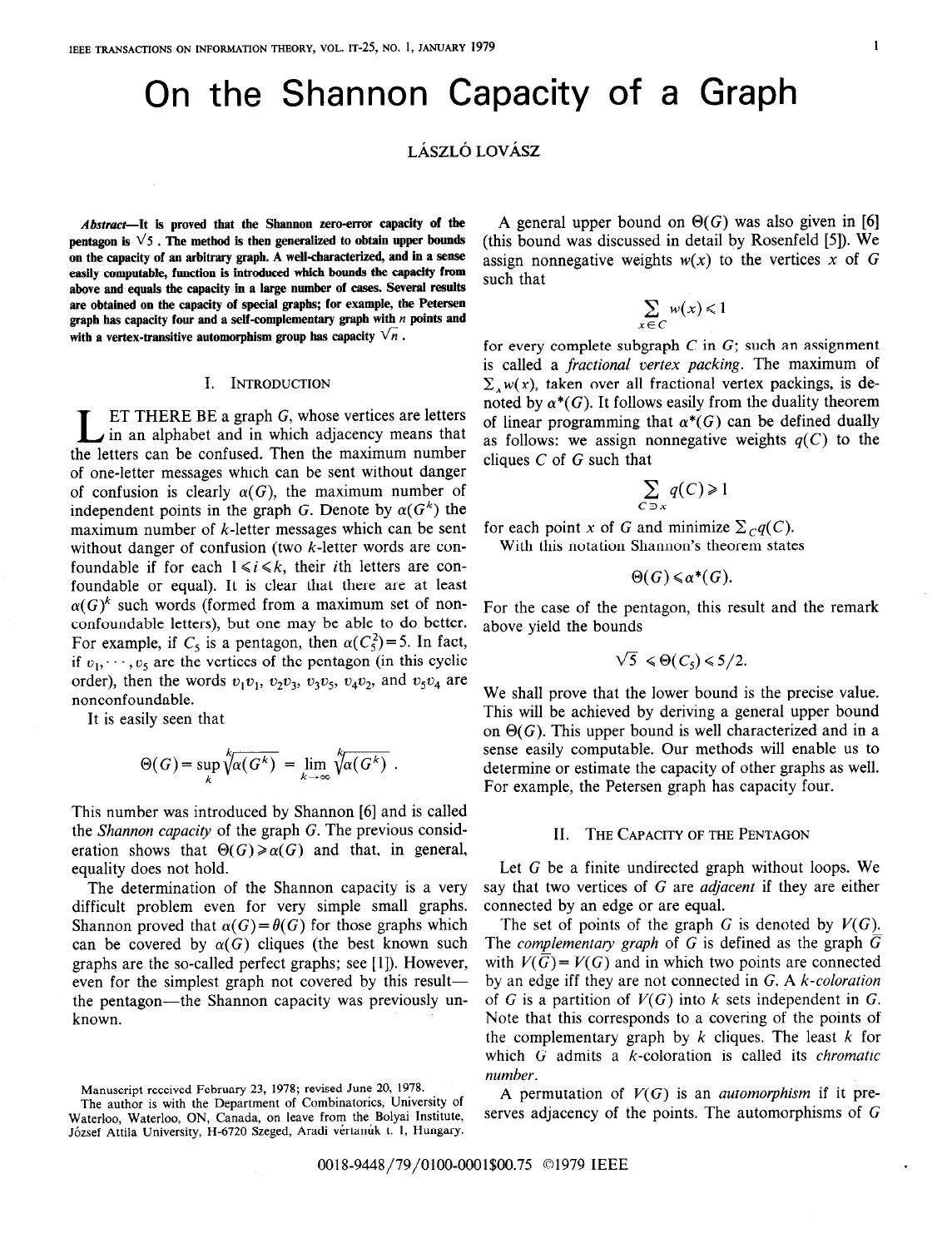form a permutation group called the automorphism group of G. If for each pair of points  $x, y \in V(G)$  there exists an automorphism mapping x onto  $\gamma$ , then the automorphism group is called vertex transitive. Edge transitivity is defined in an analog manner. A graph is called regular of degree  $d$  if each point is incident with  $d$  edges. Note that graphs whose automorphism groups are vertex transitive are regular. This does not necessarily hold for edge transitivity (as, for example, in the case of a star).

If G and H are two graphs, then their *strong product*  $G \cdot H$  is defined as the graph with  $V(G \cdot H) = V(G) \times V(H)$ , in which  $(x,y)$  is adjacent to  $(x',y')$  iff x is adjacent to x' in G and y is adjacent to y' in H. If we denote by  $G<sup>k</sup>$  the strong product of k copies of G, then  $\alpha(G^k)$  is indeed the maximum number of independent points in  $G<sup>k</sup>$ .

We shall use linear algebra extensively. For various properties of (mostly semidefinite) matrices, see, for example, [4]. All vectors will be column vectors. We shall denote by  $I$  the identity matrix, by  $J$  the square matrix all of whose entries are ones, and by  $i$  the vector whose entries are ones (the dimension of these matrices and vectors will be clear from the context).

Besides the inner product of vectors  $v, w$  (denoted by  $v<sup>T</sup>w$ , where T denotes transpose), we shall use the tensor product, defined as follows. If  $v = (v_1, \dots, v_n)$  and  $w =$  $(v_1w_1, \dots, v_1w_m, v_2w_1, \dots, v_nw_m)^T$  of length nm. A simple  $(w_1, \dots, w_m)$ , then we denote by  $v \circ w$  the vector computation shows that the two kinds of vector multiplication are connected by

$$
(x \circ y)^T (v \circ w) = (x^T v)(y^T w).
$$
 (1)

Let G be a graph. For simplicity we shall always assume that its vertices are  $1, \dots, n$ . An orthonormal representation of G is a system  $(v_1, \dots, v_n)$  of unit vectors in a Euclidean space such that if i and j are nonadjacent vertices, then  $v_i$ and  $v_i$  are orthogonal. Clearly, every graph has an orthonormal representation, for example, by pairwise orthogonal vectors.

*Lemma 1:* Let  $(\mathbf{u}_1, \dots, \mathbf{u}_n)$  and  $(\mathbf{v}_1, \dots, \mathbf{v}_m)$  be orthonormal representations of  $G$  and  $H$ , respectively. Then the vectors  $u_i \circ v_j$  form an orthonormal representation of  $G \cdot H$ .

The proof is immediate from (1).

Define the *value* of an orthonormal representation  $(\boldsymbol{u}_1, \dots, \boldsymbol{u}_n)$  to be

$$
\min_{c} \max_{1 \leq i \leq n} \frac{1}{(c^T u_i)^2}
$$

where  $c$  ranges over all unit vectors. The vector  $c$  yielding the minimum is called the handle of the representation. Let  $\vartheta(G)$  denote the minimum value over all representations of G. It is easy to see that this minimum is attained. Call a representation optimal if it achieves this minimum value.

Lemma 2:  $\vartheta(G \cdot H) \leq \vartheta(G) \vartheta(H)$ .

*Proof:* Let  $(u_1, \dots, u_n)$  and  $(v_1, \dots, v_m)$  be optimal orthonormal representations of  $G$  and  $H$ , with handles  $c$ and d, respectively. Then  $c \circ d$  is a unit vector by (1), and

hence

$$
\vartheta(G \circ H) \le \max_{i,j} \frac{1}{\left( (c \circ d)^T (u_i \circ v_j) \right)^2} = \max_{i,j} \frac{1}{\left( c^T u_i \right)^2} \cdot \frac{1}{\left( d^T v_j \right)^2}
$$

$$
= \vartheta(G) \vartheta(H).
$$

Remark: We shall see later that equality holds in Lemma 2.

Lemma 3:  $\alpha(G) \leq \vartheta(G)$ .

*Proof:* Let  $(u_1, \dots, u_n)$  be an optimal orthonormal representation of G with handle c. Let  $\{1, \dots, k\}$ , for example, be a maximum independent set in G. Then  $\mathbf{u}_1, \dots, \mathbf{u}_k$  are pairwise orthogonal, and so

$$
1 = c^2 \geqslant \sum_{i=1}^k (c^T u_i)^2 \geqslant \alpha(G)/\vartheta(G).
$$

Theorem 1:  $\Theta(G) \leq \vartheta(G)$ .

*Proof:* By Lemmas 1 and 2,  $\alpha(G^k) \le \vartheta(G^k) \le \vartheta(G)^k$ .

Theorem 2:  $\Theta(C_5) = \sqrt{5}$ .

Proof: Consider an umbrella whose handle and five ribs have unit length. Open the umbrella to the point where the maximum angle between the ribs is  $\pi/2$ . Let  $\mathbf{u}_1$ ,  $u_2$ ,  $u_3$ ,  $u_4$ ,  $u_5$  be the ribs and c be the handle, as vectors oriented away from their common point. Then  $u_1, \dots, u_5$ is an orthonormal representation of  $C_5$ . Moreover, it is easy to compute from the spherical cosine theorem that  $c^{T}$ u<sub>i</sub> = 5<sup>-1/4</sup>, and hence

$$
\Theta(C_5) \leq \vartheta(C_5) \leq \max_{i} \frac{1}{(c^T u_i)^2} = \sqrt{5}.
$$

The opposite inequality is known, and hence the theorem follows.

#### III. FORMULAS FOR  $\vartheta(G)$

To be able to apply Theorem 1 to estimate or calculate the Shannon capacity of other graphs we must investigate the number  $\vartheta(G)$  in greater detail.

*Theorem 3:* Let G be a graph on vertices  $\{1, \dots, n\}$ . Then  $\mathcal{Y}(G)$  is the minimum of the largest eigenvalue of any symmetric matrix  $(a_{ij})_{i,j=1}^n$  such that

$$
a_{ij} = 1
$$
, if  $i = j$  or if i and j are nonadjacent. (2)

Proof:

1) Let  $(u_1, \dots, u_n)$  be an optimal orthonormal representation of  $G$  with handle  $c$ . Define

$$
a_{ij} = 1 - \frac{u_i^T u_j}{(c^T u_i)(c^T u_j)}, \qquad i \neq j,
$$
  

$$
a_{ii} = 1,
$$

and

.

$$
A=(a_{ij})_{i,j=1}^n.
$$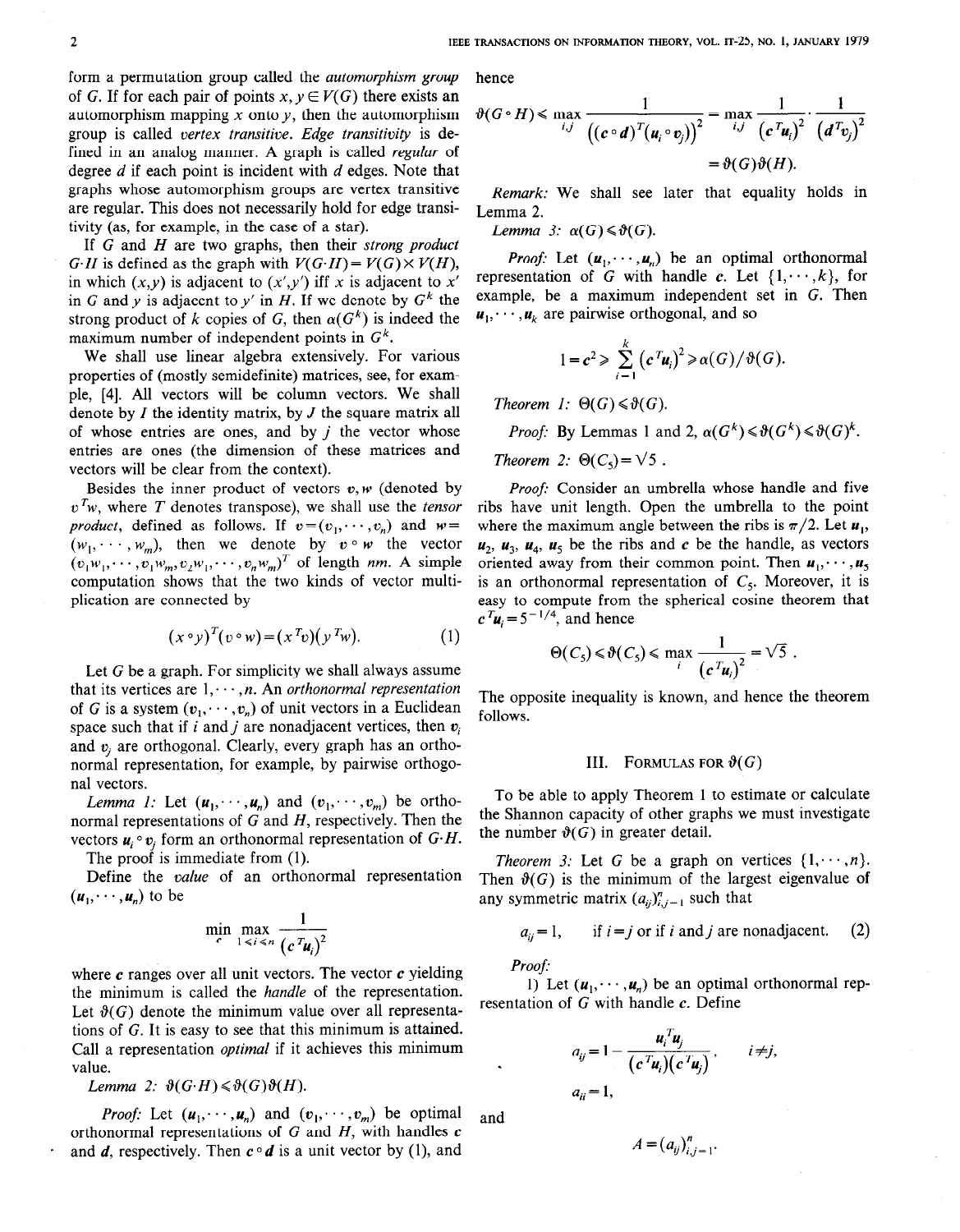Then (2) is satisfied. Moreover,

$$
-a_{ij} = \left(c - \frac{u_i}{(c^T u_i)}\right)^T \left(c - \frac{u_j}{(c^T u_j)}\right), \qquad i \neq j
$$

and

$$
\vartheta(G)-a_{ii}=\left(c-\frac{u_i}{c^T u_i}\right)^2+\left(\vartheta(G)-\frac{1}{\left(c^T u_i\right)^2}\right).
$$

These equations imply that  $\vartheta(G)I - A$  is positive semidefinite, and hence the largest eigenvalue of  $A$  is at most  $\vartheta(G)$ .

2) Conversely, let  $A = (a_{ij})$  be any matrix satisfying (2), and let  $\lambda$  be its largest eigenvalue. Then  $\lambda I - A$  is positive semidefinite, and hence there exist vectors  $x_1, \dots, x_n$  such that

$$
\lambda \delta_{ij} - a_{ij} = x_i^T x_j.
$$

Let c be a unit vector perpendicular to  $x_1, \dots, x_n$ , and set

$$
\mathbf{u}_i = \frac{1}{\sqrt{\lambda}} (\mathbf{c} + \mathbf{x}_i).
$$

Then

$$
u_i^2 = \frac{1}{\lambda} \left( 1 + x_i^2 \right) = 1, \qquad i = 1, \cdots, n,
$$

and for nonadjacent  $i$  and  $j$ ,

$$
\mathbf{u}_i^T \mathbf{u}_j = \frac{1}{\lambda} \left( 1 + \mathbf{x}_i^T \mathbf{x}_j \right) = 0.
$$

So  $(\mathbf{u}_1, \dots, \mathbf{u}_n)$  is an orthonormal representation of G. Moreover,

$$
\frac{1}{(c^T u_i)^2} = \lambda, \qquad i = 1, \cdots, n,
$$

and hence  $\vartheta(G) \le \lambda$ . This completes the proof of the theorem.

Note that it also follows that among the optimal representations there is one such that

$$
\vartheta(G) = \frac{1}{(c^T u_1)^2} = \cdots = \frac{1}{(c^T u_n)^2}.
$$

The next theorem gives a good characterization of the value  $\vartheta(G)$ .

Theorem 4: Let G be a graph on the set of vertices  $\{1, \dots, n\}$ , and let  $B = (b_{ij})_{i,j=1}^n$  range over all positive semidefinite symmetric matrices such that

$$
b_{ij} = 0 \tag{3}
$$

for every pair  $(i, j)$  of distinct adjacent vertices and

 $Tr B = 1.$  (4)

$$
\vartheta(G) = \max_{B} \; \text{Tr} \; BJ.
$$

Note that Tr BJ is the sum of the entries in B.

Proof:

Then

1) Let  $A = (a_{ij})_{i,j=1}^n$  be a matrix satisfying (2) with largest eigenvalue  $\hat{\vartheta}(\tilde{G})$ , and let B be any symmetric matrix satisfying  $(3)$  and  $(4)$ . Then using  $(2)$  and  $(3)$ ,

$$
\text{Tr } BJ = \sum_{i=1}^{n} \sum_{j=1}^{n} b_{ij} = \sum_{i=1}^{n} \sum_{j=1}^{n} a_{ij} b_{ij} = \text{Tr } AB,
$$

and so

$$
\vartheta(G) - \mathrm{Tr}\, BJ = \mathrm{Tr}\,(\vartheta(G)I - A)B.
$$

Here both  $\vartheta(G)I - A$  and B are positive semidefinite. Let  $e_1, \dots, e_n$  be a set of mutually orthogonal eigenvectors of B, with corresponding eigenvalues  $\lambda_1, \dots, \lambda_n \ge 0$ . Then

$$
\operatorname{Tr} \left( \vartheta(G)I - A \right) B = \sum_{i=1}^{n} e_i^T(\vartheta(G)I - A) Be_i
$$
  
= 
$$
\sum_{i=1}^{n} \lambda_i e_i^T(\vartheta(G)I - A)e_i \ge 0.
$$

2) We have to construct a matrix  $B$  which satisfies the previous inequality with equality. For this purpose let  $(i_1,j_1), \dots, (i_m,j_m)(i_k\leq j_k)$  be the edges of G. Consider the  $(m + 1)$ -dimensional vectors

$$
\hat{\boldsymbol{h}} = \left(h_{i_1}h_{j_1}, \cdots, h_{i_m}h_{j_m}, \left(\sum h_i\right)^2\right)^T
$$

where  $h = (h_1, \dots, h_n)$  ranges through all unit vectors and

$$
z=(0,0,\cdots,0,\vartheta(G))^{\prime}.
$$

*Claim:*  $z$  is in the convex hull of the vectors  $h$ . Suppose this is not the case. Since the vectors  $\hat{h}$  form a compact set, there exists a hyperplane separating  $\zeta$  from all the  $\hat{h}$ , i.e., there exists a vector **a** and a real number  $\alpha$ such that  $a^T \hat{h} \le \alpha$  for all unit vectors  $h$  but  $a^T z > \alpha$ .

Set

$$
\mathbf{a} = (a_1, \cdots, a_m, y)^T.
$$

Then in particular  $a^T \hat{h} \le \alpha$ , for  $h = (1,0,\dots,0)$ ; whence  $y \le \alpha$ . On the other hand,  $a^Tz > \alpha$  implies  $\vartheta(G)y > 0$ . Hence  $y > 0$ , and  $\alpha > 0$ . We may suppose that  $y = 1$ , and so  $\alpha < \vartheta(G)$ .

Now define

$$
a_{ij} = \begin{cases} \frac{1}{2} a_k + 1, & \text{if } \{i, j\} = \{i_k, j_k\} \\ 1, & \text{otherwise}; \end{cases}
$$

then  $a^T \hat{h} \le \alpha$  can be written as

$$
\sum_{i=1}^n \sum_{j=1}^n a_{ij} h_i h_j \leq \alpha.
$$

Since the largest eigenvalue of  $A = (a_{ii})$  is equal to

$$
\max \left\{ x^T A x : |x| = 1 \right\}
$$

this implies that the largest eigenvalue of  $(a_{ij})$  is at most  $\alpha$ . Since  $(a_{ii})$  satisfies (2), this implies  $\vartheta(G) \le \alpha$ , a contradiction. This proves the claim.

By the claim, there exist a finite number of unit vectors  $h_1, \dots, h_N$  and nonnegative reals  $\alpha_1, \dots, \alpha_N$  such that

$$
\alpha_1 + \cdots + \alpha_N = 1 \tag{5}
$$

$$
\alpha_1 \hat{\boldsymbol{h}}_1 + \cdots + \alpha_N \hat{\boldsymbol{h}}_N = z.
$$
 (6)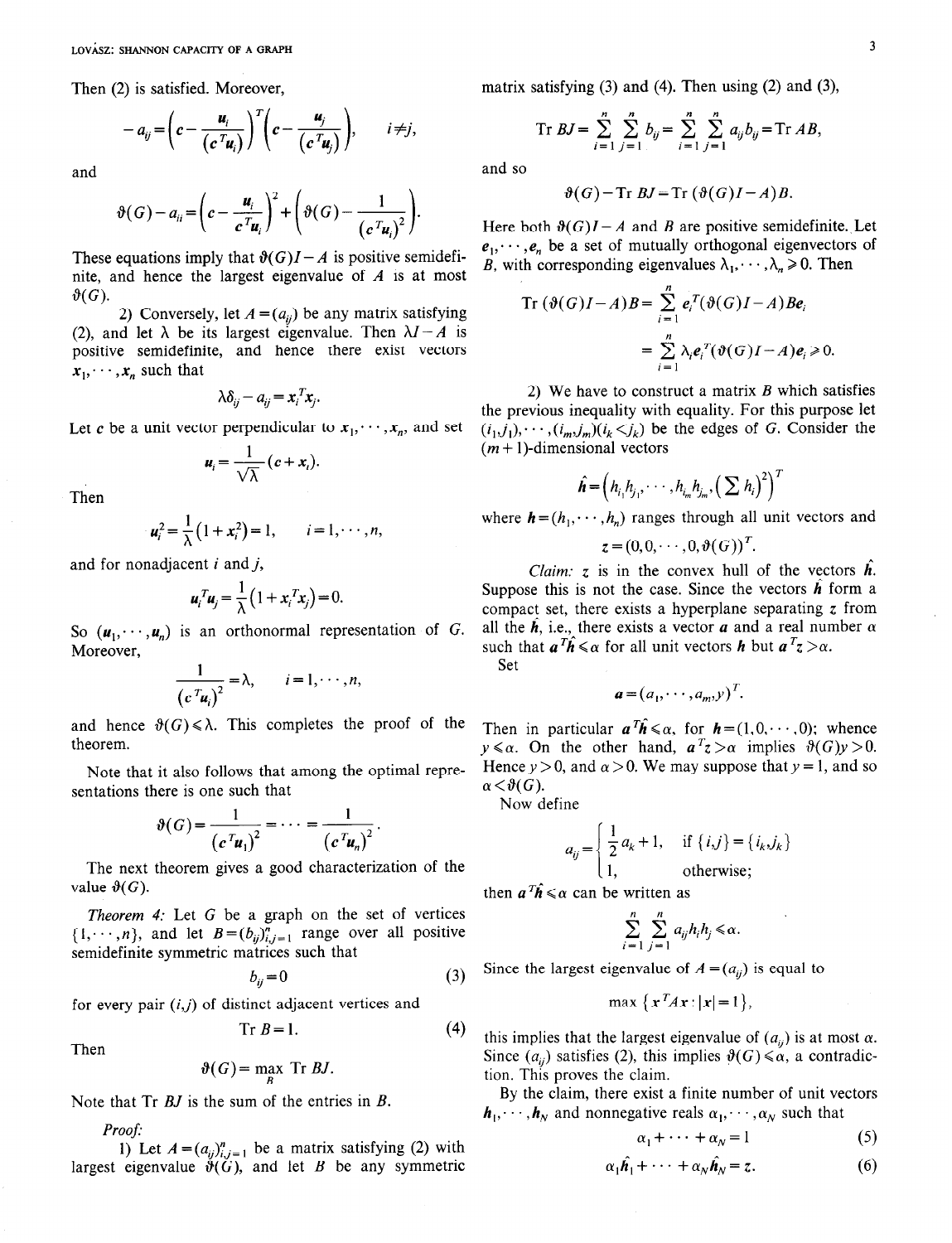Set

$$
h_p = (h_{p,1}, \dots, h_{p,n})^T
$$
  
\n
$$
b_{ij} = \sum_{p=1}^N \alpha_p h_{pi} h_{pj}
$$
  
\n
$$
B = (b_{ij}).
$$

The matrix  $B$  is clearly symmetric and positive semidefinite. Further, (6) implies

$$
b_{i_k j_k} = 0, \qquad k = 1, \cdots, m
$$

and

$$
\text{Tr } BJ = \vartheta(G)
$$

while (5) implies

$$
Tr B=1.
$$

This completes the proof.

*Lemma 4:* Let  $(u_1, \dots, u_n)$  be an orthonormal representation of G and  $(v_1, \dots, v_n)$  be an orthonormal representation of the complementary graph  $\overline{G}$ . Moreover, let c and d be any vectors. Then

$$
\sum_{i=1}^n (u_i^T c)^2 (v_i^T d)^2 \leq c^2 d^2.
$$

*Proof:* By (1), the vectors  $u_i \circ v_i$  satisfy

$$
(\boldsymbol{u}_i \circ \boldsymbol{v}_i)(\boldsymbol{u}_j \circ \boldsymbol{v}_j) = (\boldsymbol{u}_i^T \boldsymbol{u}_j)(\boldsymbol{v}_i^T \boldsymbol{v}_j) = \delta_{ij}.
$$

Thus they form an orthonormal system, and we have

$$
(c\circ d)^2\geqslant \sum_{i=1}^n ((c\circ d)^T (u_i\circ v_i))^2
$$

which is just the inequality in Lemma 4.

Corollary 1: If  $(v_1, \dots, v_n)$  is an orthonormal representation of  $\overline{G}$  and  $\overline{d}$  is any unit vector, then

$$
\vartheta(G) \geqslant \sum_{i=1}^n \left( \mathbf{v}_i^T \mathbf{d} \right)^2.
$$

Corollary 2:  $\vartheta(G)\vartheta(\overline{G})\geq n$ .

We give now another minimax formula for the value  $\vartheta(G)$ , which shows a very surprising duality between G and its complementary graph  $\overline{G}$ .

*Theorem 5:* Let  $(v_1, \dots, v_m)$  range over all orthonormal representations of  $\overline{G}$  and  $d$  over all unit vectors. Then

$$
\vartheta(G) = \max \sum_{i=1}^n (d^T v_i)^2.
$$

Proof: By Corollary 1 we already know that the inequality  $\geq$  holds. We construct now a representation of  $\overline{G}$  and a unit vector d with equality. Let  $B = (b_{ij})$  be a positive semidefinite symmetric matrix satisfying (3) and (4) such that Tr  $BJ = \vartheta(G)$ . Since B is positive semidefinite, we have vectors  $w_1, \dots, w_n$  such that

$$
b_{ij} = w_i^T w_j. \tag{7}
$$

Note that

$$
\sum_{i=1}^n w_i^2 = 1, \qquad \left(\sum_{i=1}^n w_i\right)^2 = \vartheta(G).
$$

$$
v_i = w_i / |w_i| \qquad d = \left( \sum_{i=1}^n w_i \right) / \left| \sum_{i=1}^n w_i \right|.
$$

Then the vectors  $v_i$  form an orthonormal representation of  $\overline{G}$  by (7) and (3). Moreover, using the Cauchy-Schwarz inequality we get

$$
\sum_{i=1}^{n} (d^{T}v_{i})^{2} = \left(\sum_{i=1}^{n} w_{i}^{2}\right) \left(\sum_{i=1}^{n} (d^{T}v_{i})^{2}\right)
$$
  
\n
$$
\geqslant \left(\sum_{i=1}^{n} |w_{i}| (d^{T}v_{i})\right)^{2} = \left(\sum_{i=1}^{n} d^{T}w_{i}\right)^{2}
$$
  
\n
$$
= \left(d \sum_{i=1}^{n} w_{i}\right)^{2} = \left(\sum_{i=1}^{n} w_{i}\right)^{2} = \vartheta(G).
$$

This completes the proof.

Note that since we have equality in the Cauchy-Schwarz inequality, it also follows that

$$
(\boldsymbol{dv}_i)^2 = \vartheta(G)\,\boldsymbol{w}_i^2 = \vartheta(G)\,\boldsymbol{b}_{ii}.\tag{8}
$$

Theorem 6: Let A range over all matrices such that  $a_{ij} = 0$  if i, j are adjacent in G, and let  $\lambda_1(A) \geq \cdots \geq \lambda_n(A)$ denote the eigenvalues of A. Then

$$
\vartheta(G) = \max_{A} \left\{ 1 - \frac{\lambda_1(A)}{\lambda_n(A)} \right\}.
$$

Proof:

1) Let A be any matrix such that  $a_{ij} = 0$  if i and j are adjacent. Let  $f = (f_1, \dots, f_n)^T$  be an eigenvector belonging to  $\lambda_1(A)$  such that  $f^2 = -1/\lambda_n(A)$  (note that since Tr  $A = 0$ , the least eigenvalue of A is negative). Consider the matrices  $F = diag(f_1, \dots, f_n)$  and

$$
B = F(A - \lambda_n(A)I)F.
$$

Obviously *B* is positive semidefinite. Moreover,  $b_{ij} = 0$  if i and *j* are distinct adjacent points, and

$$
\operatorname{Tr} B = -\lambda_n(A) \operatorname{Tr} F^2 = 1.
$$

So by Theorem 4,

$$
\vartheta(G) \ge \text{Tr } BJ = \sum_{i=1}^{n} \sum_{j=1}^{n} a_{ij} f_i f_j - \lambda_n(A) \sum_{i=1}^{n} f_i^2
$$
  
= 
$$
\sum_{i=1}^{n} \left\{ \lambda_1(A) f_i^2 - \lambda_n(A) f_i^2 \right\} = 1 - \frac{\lambda_1(A)}{\lambda_n(A)}.
$$

2) The fact that equality is attained here follows by a more or less straightforward inversion of this argument and is omitted.

*Corollary 3:* (See Hoffman [3].) Let  $\lambda_1 \geq \cdots \geq \lambda_n$  be the eigenvalues of the adjacency matrix of a graph G. Then the chromatic number of  $G$  is at least

$$
1-\frac{\lambda_1}{\lambda_n}.
$$

*Proof:* The chromatic number of G is least  $\vartheta(\overline{G})$ . In fact, if  $(u_1,\dots, u_n)$  is an orthonormal representation of G,

Set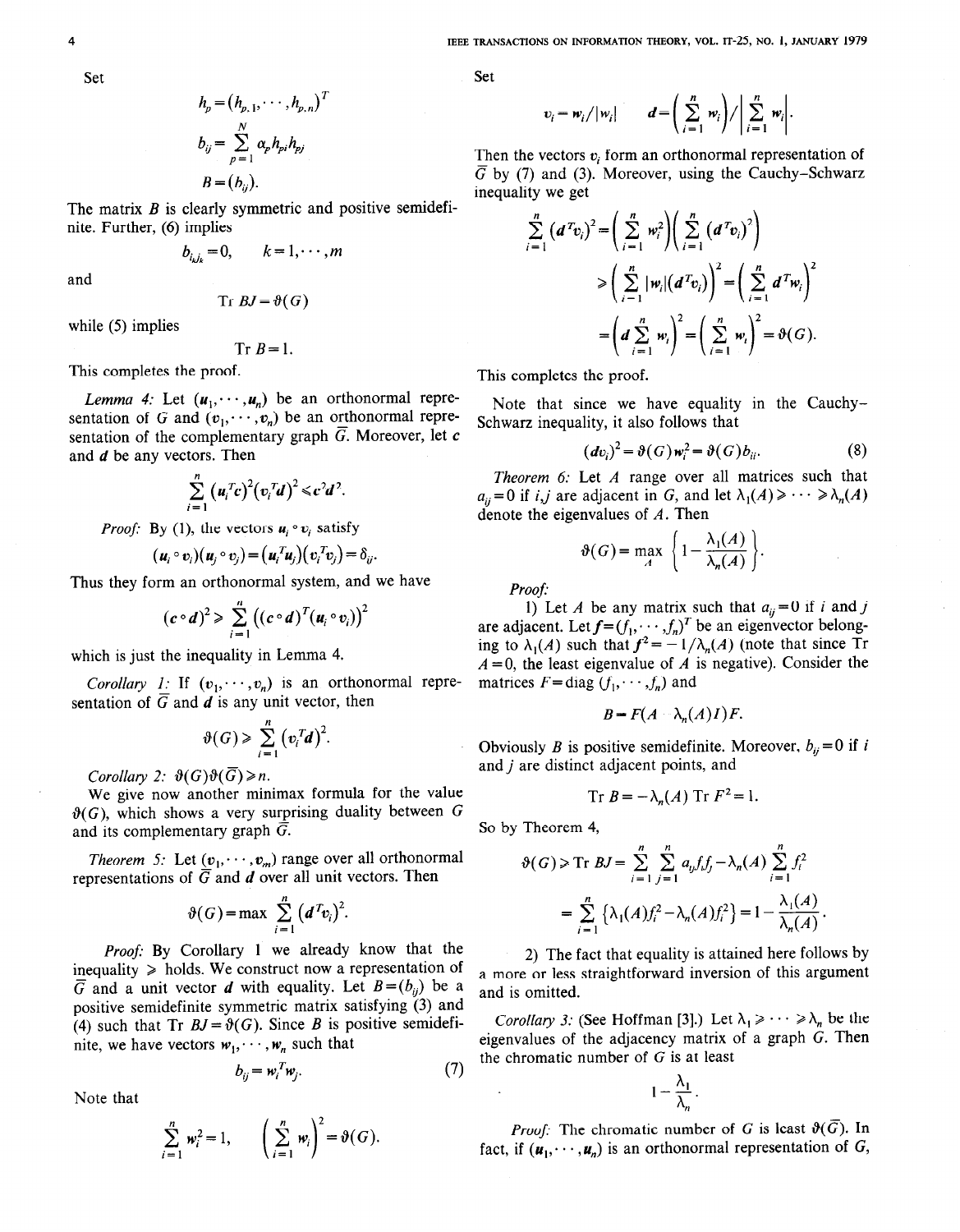c is any unit vector, and  $J_1, \dots, J_k$  are the color classes in Then trivially,  $\overline{B}$  also satisfies (3), and any  $k$ -coloration of  $G$ , then

$$
\sum_{i=1}^{n} (c^{T} \mathbf{u}_{i})^{2} = \sum_{m=1}^{k} \sum_{i \in J_{m}} (c^{T} \mathbf{u}_{i})^{2} \leq \sum_{m=1}^{k} 1 = k
$$

from which the assertion follows by Theorem 5. Now the adjacency matrix of G satisfies the condition in the theorem (with  $\overline{G}$  instead of G), which implies the inequality in the corollary.

#### IV. SOME FURTHER PROPERTIES OF  $\vartheta(G)$

The results in the previous section make the value  $\vartheta(G)$ quite easy to handle. Let us derive some consequences.

Theorem 7:  $\vartheta(G \cdot H) = \vartheta(G) \vartheta(H)$ .

Proof: We already know that

$$
\vartheta(G \cdot H) \leq \vartheta(G) \vartheta(H).
$$

To show the opposite inequality, let  $(v_1, \dots, v_n)$  be an orthonormal representation of  $\overline{G}$ ,  $(w_1, \dots, w_m)$  be an orthonormal representation of  $\overline{H}$ , and  $c, d$  be unit vectors such that

$$
\sum_{i=1}^n \left( \mathbf{v}_i^T \mathbf{c} \right)^2 = \vartheta(G) \qquad \sum_{i=1}^m \left( \mathbf{w}_i^T \mathbf{d} \right)^2 = \vartheta(H).
$$

Then  $v_i \circ w_i$  is an orthonormal representation of G·H (this follows since it is an orthonormal representation of  $\overline{G} \cdot \overline{H}$ and  $\overline{G \cdot H} \supseteq \overline{G \cdot H}$ ). Moreover,  $c \circ d$  is a unit vector. So

$$
\vartheta(G \cdot H) \geqslant \sum_{i=1}^{n} \sum_{j=1}^{m} \left( (v_i \circ w_j)^T (c \circ d) \right)^2
$$
  
= 
$$
\sum_{i=1}^{n} \sum_{j=1}^{m} (v_i^T c)^2 (w_j^T d)^2
$$
  
= 
$$
\sum_{i=1}^{n} (v_i^T c)^2 \sum_{j=1}^{m} (w_j^T d)^2 = \vartheta(G) \vartheta(H).
$$

$$
\vartheta(G)\vartheta(\overline{G})=n.
$$

Corollary 4: If G has a vertex-transitive automorphism group, then

$$
\Theta(G)\Theta(\overline{G})\leq n.
$$

Note that Theorem 8 and its corollary do not hold for all graphs because there are graphs with  $\alpha(G)\alpha(\overline{G}) > n$ (for example, a star).

*Proof:* Let  $\Gamma$  be the automorphism group of G. We may consider the elements of  $\Gamma$  as  $n \times n$  permutation matrices. Let  $B = (b_{ij})$  be a matrix satisfying (3) and (4) such that Tr  $BJ = \vartheta(G)$ . Consider

$$
\overline{B} = (\overline{b}_{ij}) = \frac{1}{|\Gamma|} \left( \sum_{P \in \Gamma} P^{-1} B P \right).
$$

$$
\operatorname{Tr} \overline{B} = 1 \qquad \operatorname{Tr} \overline{B} J = \vartheta(G)
$$

(using  $PJ= JP=J$ ). Also trivially,  $\overline{B}$  is symmetric and positive semidefinite and satisfies  $P^{-1}\overline{B}P=\overline{B}$ , for all  $P \in$  $\overline{\Gamma}$ . Since  $\Gamma$  is transitive on the vertices, this implies  $\overline{b}_n =$  $1/n$ , for all *i*. Constructing the orthonormal representation  $(v_1, \dots, v_n)$  and the unit vector d as in the proof of Theorem 5, we have

$$
\left(d^T v_i\right)^2 = \frac{\vartheta(G)}{n}
$$

by (8). So from the definition of  $\vartheta(\overline{G})$ ,

$$
\vartheta(\overline{G}) \leq \max_{1 \leq i \leq n} \frac{1}{(d^T v_i)^2} = \frac{n}{\vartheta(G)},
$$

and hence

$$
\vartheta(G)\vartheta(\overline{G})\leq n.
$$

Since we already know that the opposite inequality holds (Corollary 2), Theorem  $8$  is proved.

*Theorem 9:* Let G be a regular graph, and let  $\lambda_1 \ge \lambda_2$  $\geqslant \cdots \geqslant \lambda_n$  be the eigenvalues of its adjacency matrix A. Then

$$
\vartheta(G) \leqslant \frac{-n\lambda_n}{\lambda_1 - \lambda_n}.
$$

Equality holds if the automorphism group of  $G$  is transitive on the edges.

Corollary 5: For odd n,

$$
\vartheta(C_n) = \frac{n \cos(\pi/n)}{1 + \cos(\pi/n)}.
$$

 $=\sum_{i=1}^{n} (v_i^T c)^2 \sum_{i=1}^{m} (w_i^T d)^2 = \vartheta(G)\vartheta(H).$  Proof: Consider the matrix  $J - xA$ , where x will be chosen later. This satisfies condition (2) in Theorem 3, and hence its largest eigenvalue is at least  $\vartheta(G)$ . Let  $v_i$ Theorem 8: If G has a vertex-transitive automorphism denote the eigenvector of A belonging to  $\lambda_i$ . Then since A group, then is regular,  $v_1 = j$ , and therefore,  $j, v_2, \dots, v_n$  are also eigenvectors of J. So the eigenvalues of  $J - xA$  are  $n$  $x\lambda_1$ ,  $-x\lambda_2$ ,  $\cdots$ ,  $-x\lambda_n$ . The largest of these is either the first or the last, and the optimal choice of x is  $x = n/(\lambda_1 \lambda_n$ ) when they are both equal to  $-n\lambda_n/(\lambda_1 - \lambda_n)$ . This proves the first assertion.

> Assume now that the automorphism group  $\Gamma$  of G is transitive on the edges. Let  $C = (c_{ij})$  be a symmetric matrix such that  $c_{ij} = 1$  if i and j are equal or nonadjacent and having largest eigenvalue  $\vartheta(G)$ . As in the proof of Theorem 8, consider

$$
\overline{C} = \frac{1}{|\Gamma|} \sum_{P \in \Gamma} P^{-1} C P.
$$

Then  $\overline{C}$  also satisfies (2), and moreover, its largest eigenvalue is at most  $\vartheta(G)$ . By Theorem 3, it is equal to  $\vartheta(G)$ . Moreover,  $\overline{C}$  is clearly of the form  $J - xA$ . Hence the second assertion follows.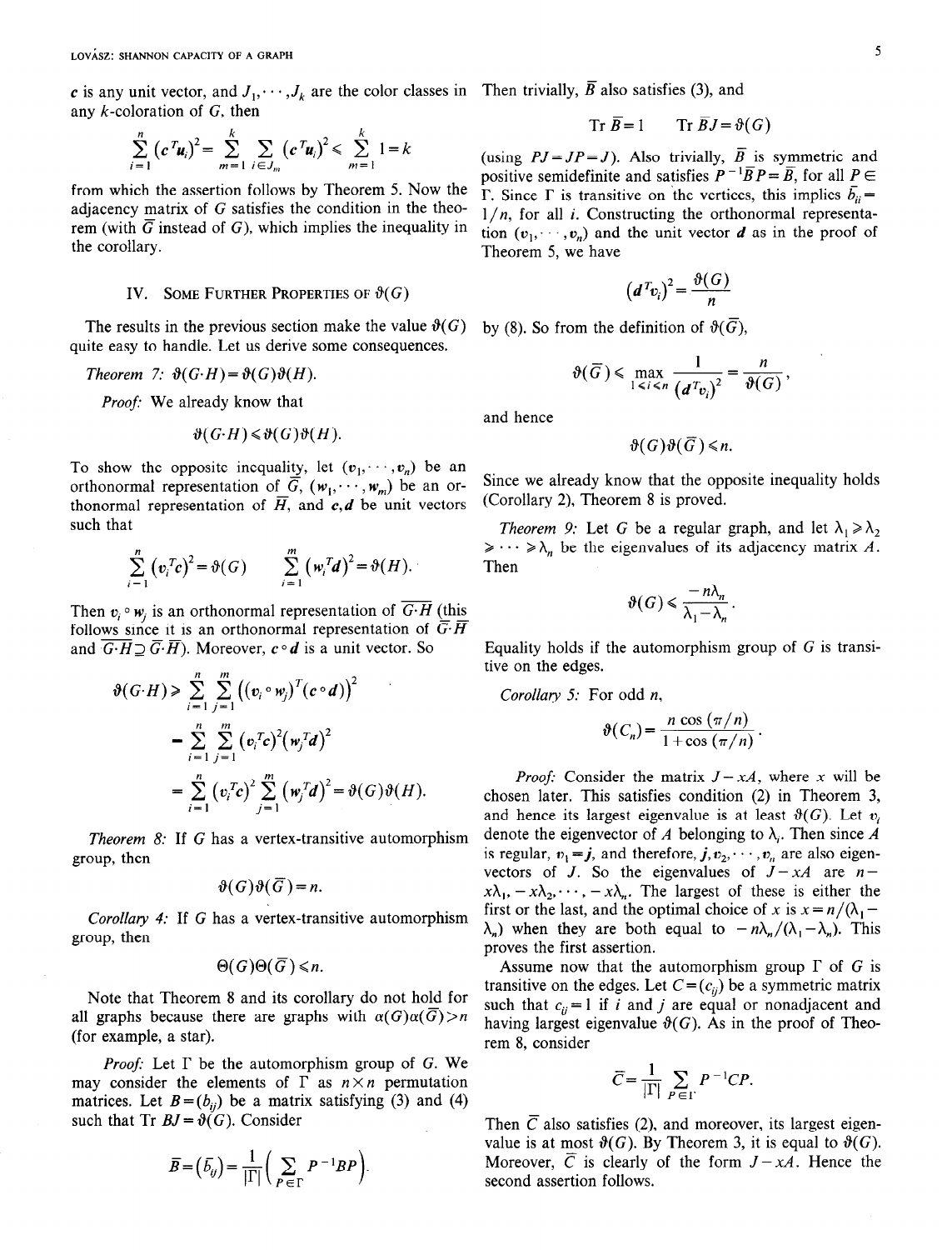## V. COMPARISON WITH OTHER BOUNDS ON **CAPACITY**

Theorem 10:  $\vartheta(G) \leq \alpha^*(G)$ .

*Proof:* We use Theorem 4. Let  $(u_i)$  be an orthonormal representation of  $\overline{G}$  and  $\overline{c}$  be a unit vector such that

$$
\vartheta(G) = \sum_{i=1}^n (c^T u_i)^2
$$

Let C be any clique in G. Then  $\{u_i : i \in C\}$  is an orthonorma1 set of vectors, and hence

$$
\sum_{i \in C} \left( c^T u_i \right)^2 \leq c^2 = 1.
$$

Hence the weights  $(c<sup>T</sup>u<sub>i</sub>)<sup>2</sup>$  form a fractional vertex packing, and so

$$
\vartheta(G) = \sum_{i=1}^n (c^T u_i)^2 \leq \alpha^*(G).
$$

A very simple upper bound on  $\Theta(G)$  is the dimension of an orthonormal representation of G.

Theorem II: Assume that G admits an orthonormal representation in dimension d. Then

 $\vartheta(G) \le d$ .

*Proof:* Let  $(u_1, \dots, u_n)$  be an orthonormal representation of G in d-dimensional space. Then  $(u_1 \circ u_1, u_2 \circ$  $u_2, \dots, u_n \circ u_n$  is another orthonormal representation of G. Let  $\{e_1, \dots, e_d\}$  be an orthonormal basis and

$$
\boldsymbol{b} = \frac{1}{\sqrt{d}} (\boldsymbol{e}_1 \circ \boldsymbol{e}_1 + \boldsymbol{e}_2 \circ \boldsymbol{e}_2 + \cdots + \boldsymbol{e}_d \circ \boldsymbol{e}_d).
$$

Then  $b^2 = 1$ , and

$$
(\mathbf{u}_i \circ \mathbf{u}_i)^T \mathbf{b} = \frac{1}{\sqrt{d}} \sum_{k=1}^d (e_k \circ e_k)^T (\mathbf{u}_i \circ \mathbf{u}_i)
$$
  
= 
$$
\frac{1}{\sqrt{d}} \sum_{k=1}^d (e_k^T \mathbf{u}_i)^2 = \frac{1}{\sqrt{d}}.
$$

Therefore  $\vartheta(G) \le d$ .

## VI. APPLICATIONS

We can use our methods to calculate the Shannon capacity of graphs other than the pentagon. We of course deal only with graphs G such that  $\alpha(G) < \alpha^*(G)$ , since if  $\alpha(G) = \alpha^*(G)$ , then  $\Theta(G) = \alpha(G)$  by Shannon's theorem.

Theorem 12: If G has a vertex-transitive automorphism group, then  $\Theta(G \cdot \overline{G}) = |V(G)|$ . If, in addition, G is selfcomplementary, then  $\Theta(G) = \sqrt{|V(G)|}$ .

*Proof:* The "diagonal" in  $G \cdot \overline{G}$  is independent; hence

$$
\Theta(G \cdot \overline{G}) \geq \alpha(G \cdot \overline{G}) \geq |V(G)|.
$$

On the other hand, we have by Theorems 1, 6, and 7 that

$$
\Theta(G \cdot \overline{G}) \leq \vartheta(G \cdot \overline{G}) = \vartheta(G) \vartheta(\overline{G}) = |V(G)|
$$

If G is self-complementary, then

$$
\Theta(G \cdot \overline{G}) = \Theta(G^2) = \Theta(G)^2.
$$

This proves the theorem. The proof also shows that in these cases  $\Theta = \vartheta$ .

Theorem 13: Let  $n \ge 2r$ , and let the graph  $K(n,r)$  be defined as the graph whose vertices are the r-subsets of an  $n$ -element set S, two subsets being adjacent iff they are disjoint. Then

$$
\Theta(K(n,r)) = \binom{n-1}{r-1}.
$$

Corollary 6: The Petersen graph, which is isomorphic with  $K(5,2)$ , has capacity four.

Corollary 7: (See Erdös, Ko, and Rado [2].)

$$
\alpha(K(n,r))=\binom{n-1}{r-1}.
$$

Note that

$$
\alpha^*(K(n,r)) = \binom{n}{r} / \left[ \frac{n}{r} \right]
$$

which is larger than  $\binom{n-1}{r-1}$  unless r is a divisor of n.

Proof of Theorem 13: The r subsets containing a specified element of S form an independent set of points in  $K(n,r)$ ; hence

$$
\Theta(K(n,r)) \geq \alpha(K(n,r)) \geq \binom{n-1}{r-1}
$$

On the other hand, we calculate  $\vartheta(K(n,r))$ . Since the automorphism group of  $K(n,r)$  is clearly transitive on the vertices and edges, we may use Theorem 9. So let us calculate the eigenvalues of  $K(n,r)$ . Clearly *j* is an eigenvector with eigenvalue  $\binom{n-r}{r}$ .

Let  $1 \le t \le r$ . For each  $T \subset S$  such that  $|T| = t$ , let  $x_T$  be a real number such that for every  $U \subset S$  with  $|U| = t - 1$ ,

$$
\sum_{U \subset T} x_T = 0. \tag{9}
$$

There are  $\binom{n}{t} - \binom{n}{t-1}$  linearly independent vectors  $(x_T)$ of this type. For each such vector, define

$$
\bar{x}_A = \sum_{\substack{T \subseteq A \\ |T| = t}} x_T
$$

for every  $A \subset S$ ,  $|A| = r$ . It is not difficult to see, and actually well-known, that the numbers  $x_T$  can be calculated from the numbers  $\bar{x}_A$ , whence there are  $\binom{n}{t} - \binom{n}{t-1}$  linearly independent vectors of type  $(\bar{x}_A)$ . *Claim:* Every  $(\bar{x}_A)$  is an eigenvector of the adja-

cency matrix of  $K(n,r)$  with eigenvalue  $(-1)^{n}$ ,  $\ldots$ ,  $\ldots$ In fact, for any  $A_0 \subset S$  such that  $|A_0| = r$ , we have

$$
\sum_{A \cap A_0 = \varnothing} \bar{x}_A = \sum_{T \cap A_0 = \varnothing} {n-r-t \choose r-t} x_T = {n-r-t \choose r-t} \beta_0.
$$

To determine this value we set

$$
\beta_i = \sum_{|T \cap A_0| = i} x_T.
$$